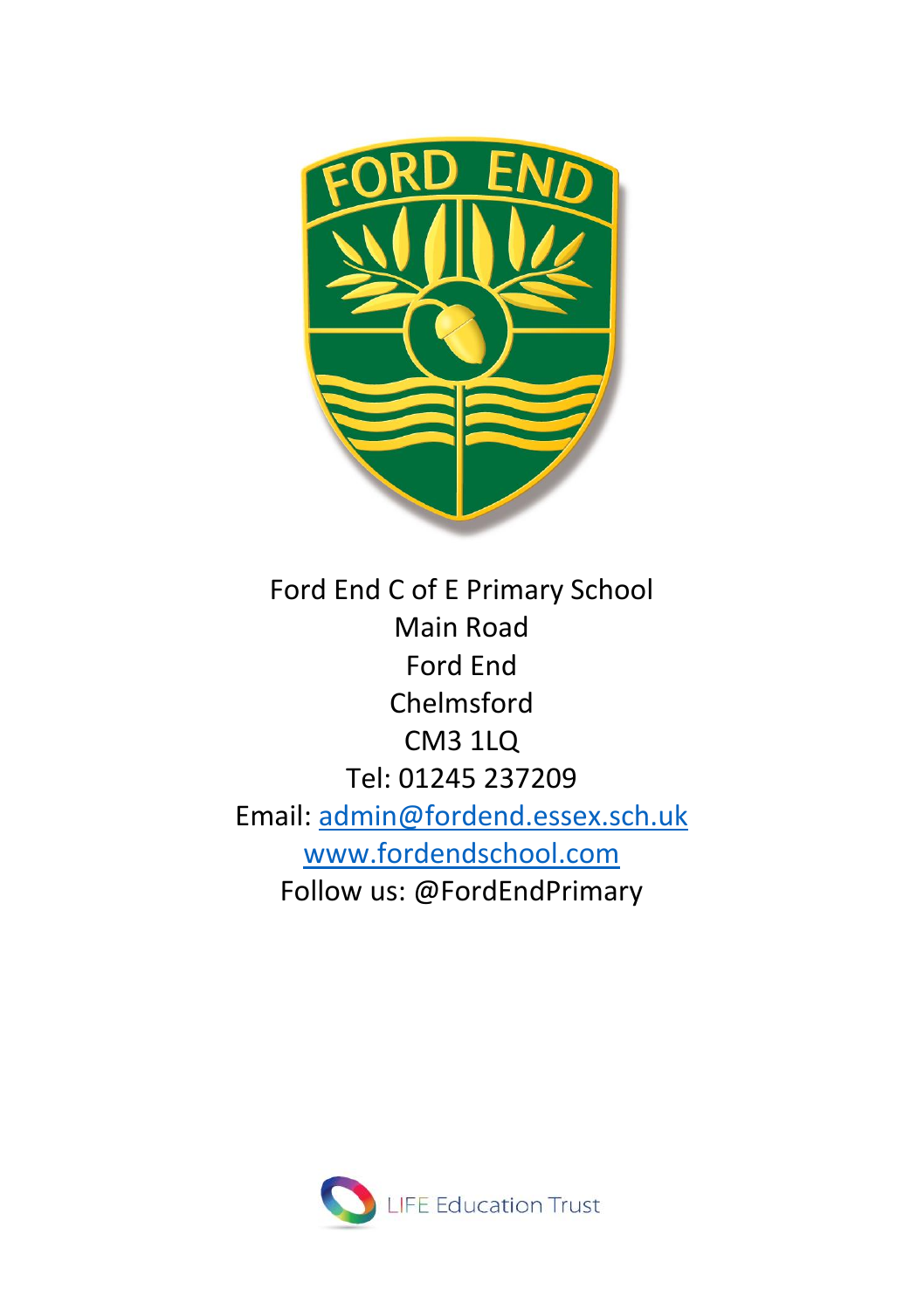

| <b>Executive Head Teacher</b> | Mrs Maire O'Regan                                               |
|-------------------------------|-----------------------------------------------------------------|
| <b>Head of School</b>         | Mrs Sarah Cottee                                                |
| <b>Chair of Governors</b>     | Mrs Jane Jee                                                    |
| <b>Status &amp; Character</b> | Church of England Primary School<br>Boy & Girls aged 4-11 years |

#### **The School**

Ford End School was opened in 1872. It was originally established by the Church of England to educate the children of the parish of Ford End. The Victorian building was a large hall nextto the Head Teacher's house. Several alterations and additions have been made over the years. The premises now consist of 4 well equipped classrooms, including our amazing EYFS play area for outside learning. A learning hub, library and a hall equipped for PE and school

assemblies. The playing field has a football pitch and there is a wellequipped playground area, two climbing frames, climbing wall, a tunnel and a gazebo.

The primary aim of our school is to provide a safe, welcoming and caring environment so that children can



learn to enjoy a creative and challenging curriculum. We have strong links to the village and our local church, St John the Evangelist, which helps to strengthen our family orientated approach.

Being a small school allows us to have very close relationships with our children and their families. We expect the children to be respectful and tolerant of one another and to have a positive attitude to their learning. The staff and governors work hard to ensure that the school reaches out to every individual child and their needs.

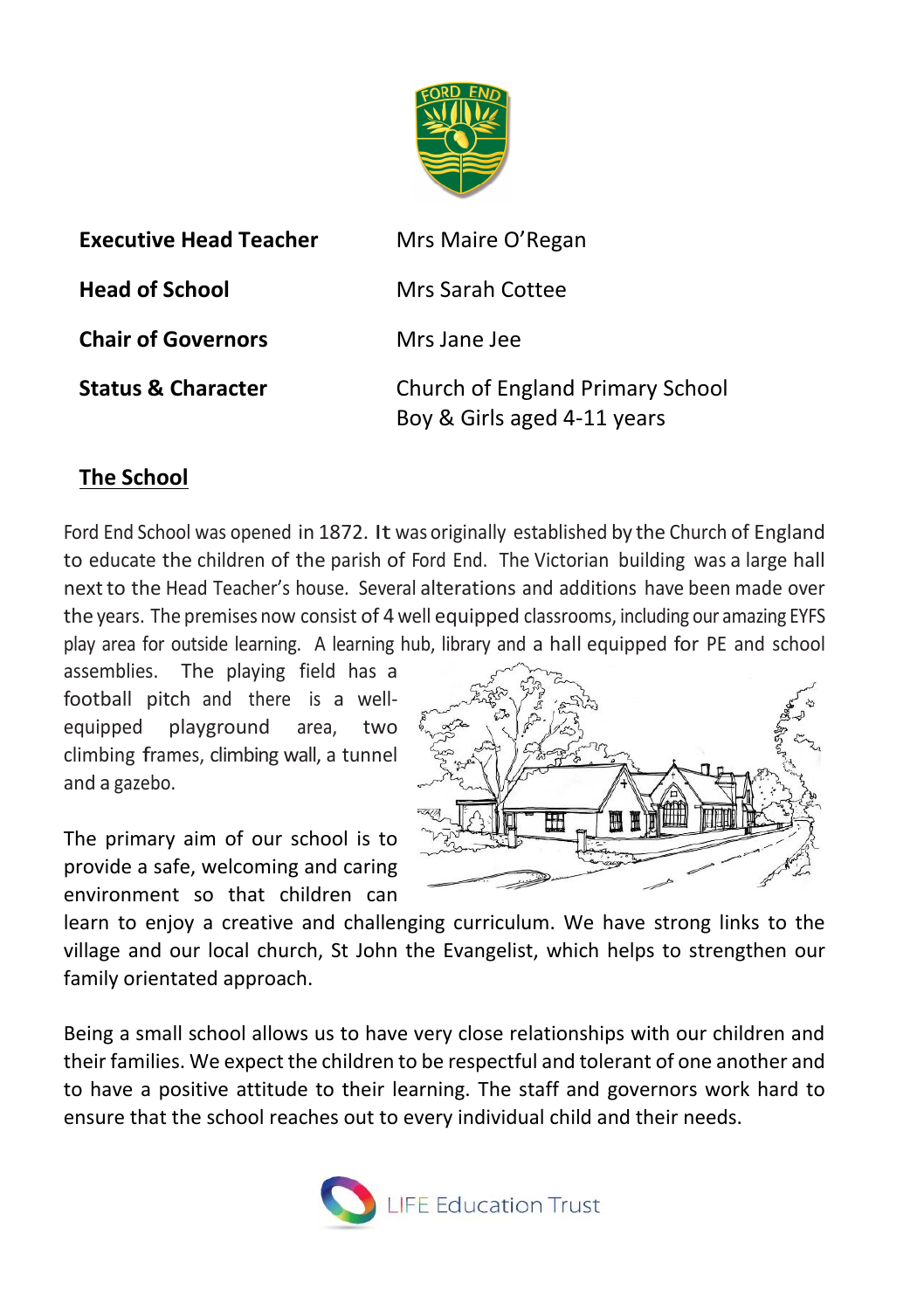

#### **Message from our Chair of Governors**

Welcome to Ford End Church of England Primary Schoolwhere children are inspired to perform at their best, achieve outstanding personal development and maximise their potential. Here 'Pupils develop the sense of security needed to become confident learners. They are polite, eager and co-operative' - Ofsted report, February 2018.

We are a close-knit community of children, staff, parents and governors with a welcoming and nurturing atmosphere and a Christian ethos, located in a rural village setting. 'This school is just like one big family', a child remarked to the Ofsted Inspector. Being a small school, we have an unusually high teacher to pupilratio.Our dedicated teachers and teaching assistants know the children well; they take pride in ensuring that each child's individual educational needs are continually understood and met as they develop and progress through the school.

Our facilities are excellent and our buildings and equipment are constantly being improved to provide a great environment with which to promote our children's learning and growth. We help the children to develop their interests with a range of after school clubs. We welcome parents' participation in school life and help them to support their children's learning. We encourage parents to discuss their children's progress with staff and the Head of School. Our Governors are dedicated and supportive.

We concentrate on addressing the needs of the whole child; our children develop their social skills throughout their time at the school; they absorb and make the most of the Ford End experience to become well-adjusted, valued citizens. The Secondary schools who take our pupils have often commented on their confidence and capability.

In our latest Ofsted report of February 2018 [\(www.gov.uk/ofsted\)](http://www.gov.uk/ofsted) we were graded a 'good' school.

**Jane Jee** *Chair of Governors*

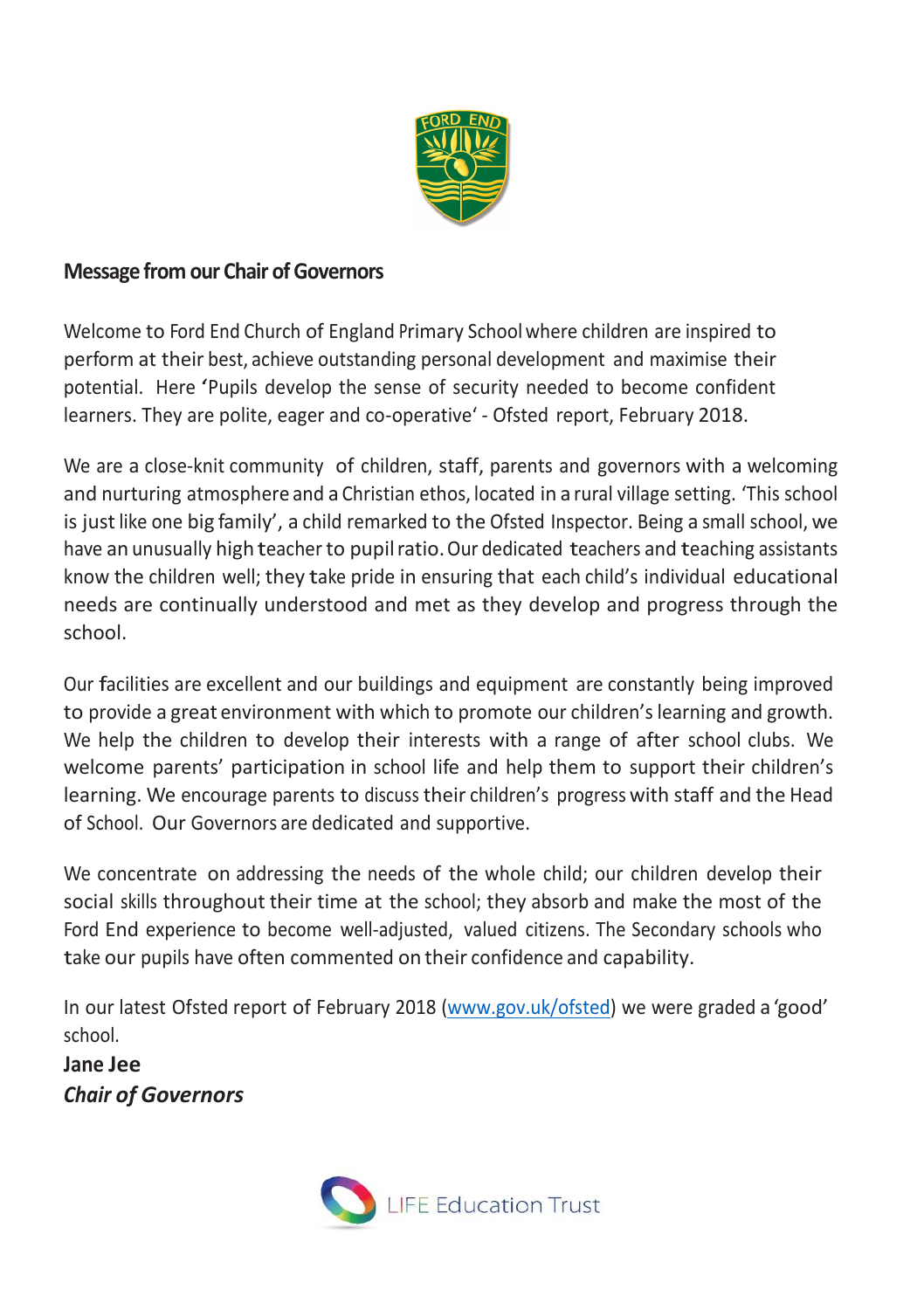

# **Curriculum**

We want all of our children to reach their full potential academically, spiritually, physically, socially and culturally, with the individual's needs being of paramount importance.

Our Curriculum Plan takes its fundamental objectives and aims from the National

Curriculum 2014 document and also provides planned opportunities that make up the wider curriculum, resulting in a vibrant and highly enriched curriculum. We believe that the School Curriculum should be broad and balanced, offering children the opportunity to achieve success across all areas and via an ethos of care, love and support to become well rounded, empathetic young people with a thirst for learning and respect for all around them.



Our Christian Vision and British Values also support the development of the cultural aspects of school life.

We believe passionately in giving the children ownership of their learning. We support our children in becoming 'aspirational' – aiming high – in order to make the most of their learning opportunities. Teaching and Learning is matched to pupils preferred learning styles and is differentiated to match ability.

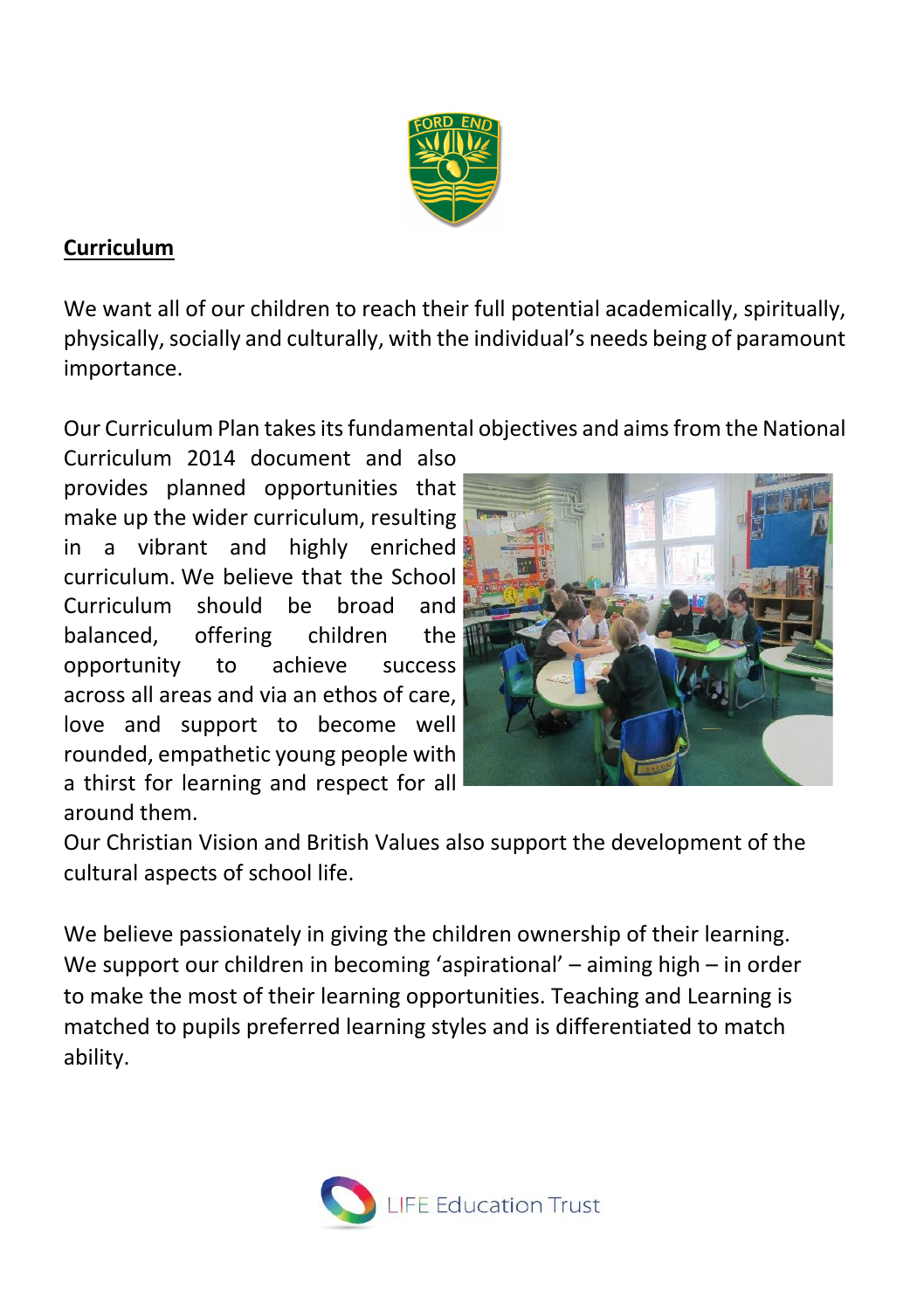

#### FORD END CHURCH OF ENGLAND PRIMARY SCHOOL



#### **Mission Statement**

We are fully committed to the beliefs of LIFE Education Trust: Courageous Optimism, Boundless Creativity and Heartfelt Compassion, which we believe support our Christian foundation and our distinctive Christian ethos and build great learning communities.

Our expectations are high for both pupils and staff and we believe in being aspirational. Our motto is "Hope and a Future" and we aim to give all our children the tools they need to flourish and prosper. Our Vision, " *For I know the plans I have for you declares the Lord, plans to prosper you and not to harm you; plans to give you hope and a future*." Jeremiah 29:11, support us all in our endeavours to achieve this.

Ford End is a wonderful school with delightful children who are a joy to teach and support, and together with LIFE Education Trust, we will continue to serve our community and give all our children the hope they need for a fulfilled and successful future.

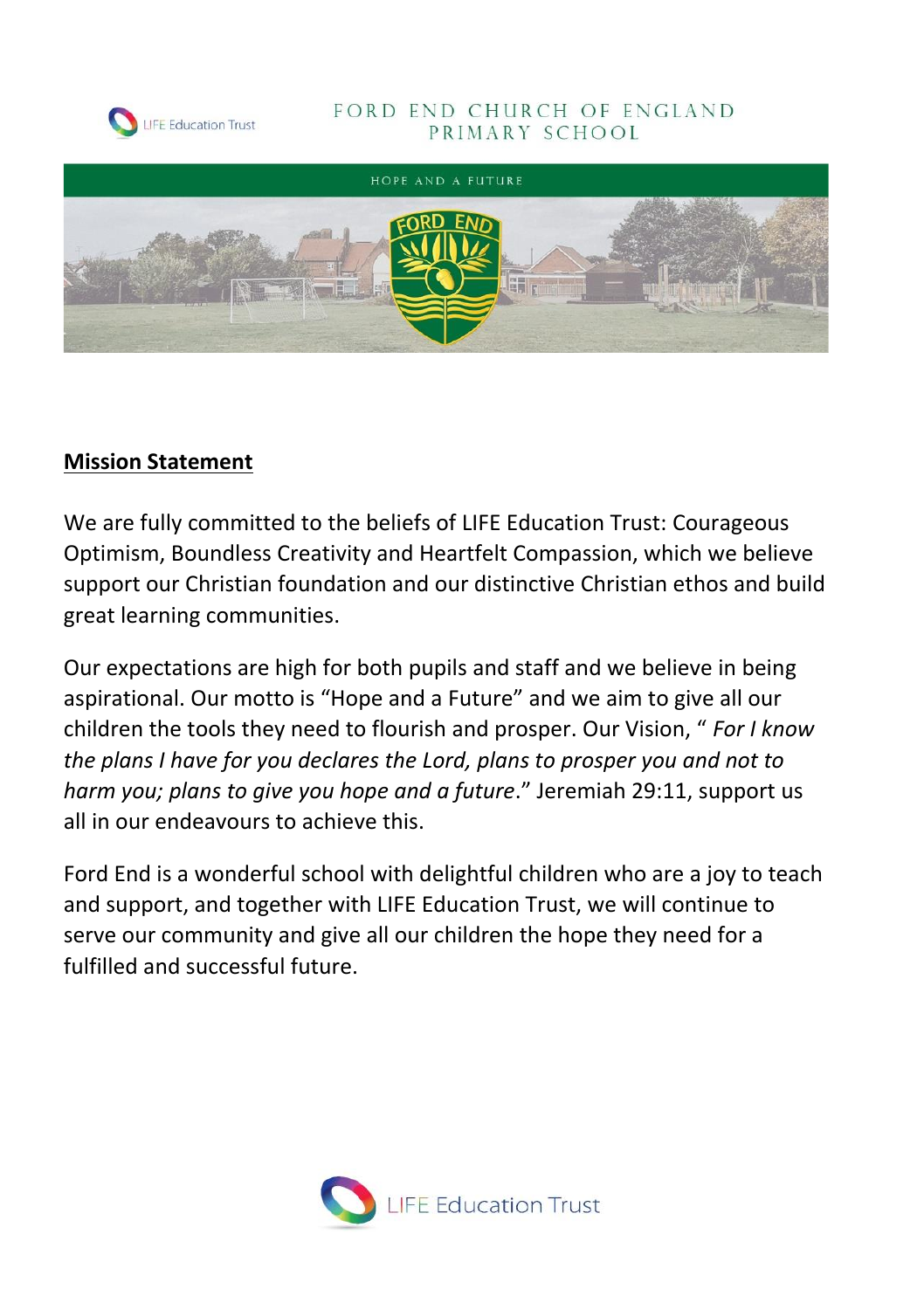

## **The Staff**

| <b>Teaching staff</b>               | <b>Support</b>                  |
|-------------------------------------|---------------------------------|
| <b>Executive Headteacher:</b>       |                                 |
| Mrs O'Regan                         | Admin: Mrs Whittaker            |
| Head of School: Mrs Cottee          |                                 |
| <b>Teacher: Miss Scott</b>          | Kitchen Assistant: Mrs Quilter  |
| <b>Teacher: Miss Bailey</b>         | Midday Assistant: Miss Ridsdale |
| <b>Teacher: Mrs Greenberg</b>       |                                 |
| <b>Teacher: Mrs Welch</b>           |                                 |
|                                     |                                 |
| Higher Level Teaching Assistant:    |                                 |
| Mrs Cluff                           |                                 |
| <b>Teaching Assistant: Miss Roe</b> |                                 |
|                                     |                                 |
| <b>SENCO: Mrs Rudkin</b>            |                                 |
|                                     |                                 |
| <b>Governing Body</b>               |                                 |
| <b>Name</b>                         | <b>Role</b>                     |
| Mrs Jane Jee                        | <b>Chair of Governors</b>       |
| Mrs M Regan                         | <b>Vice Chair of Governor</b>   |

Mr T Pass Mrs H Hounsom Mrs G Howeson Mrs A Sedina Mrs S Webb Mr R Bristow

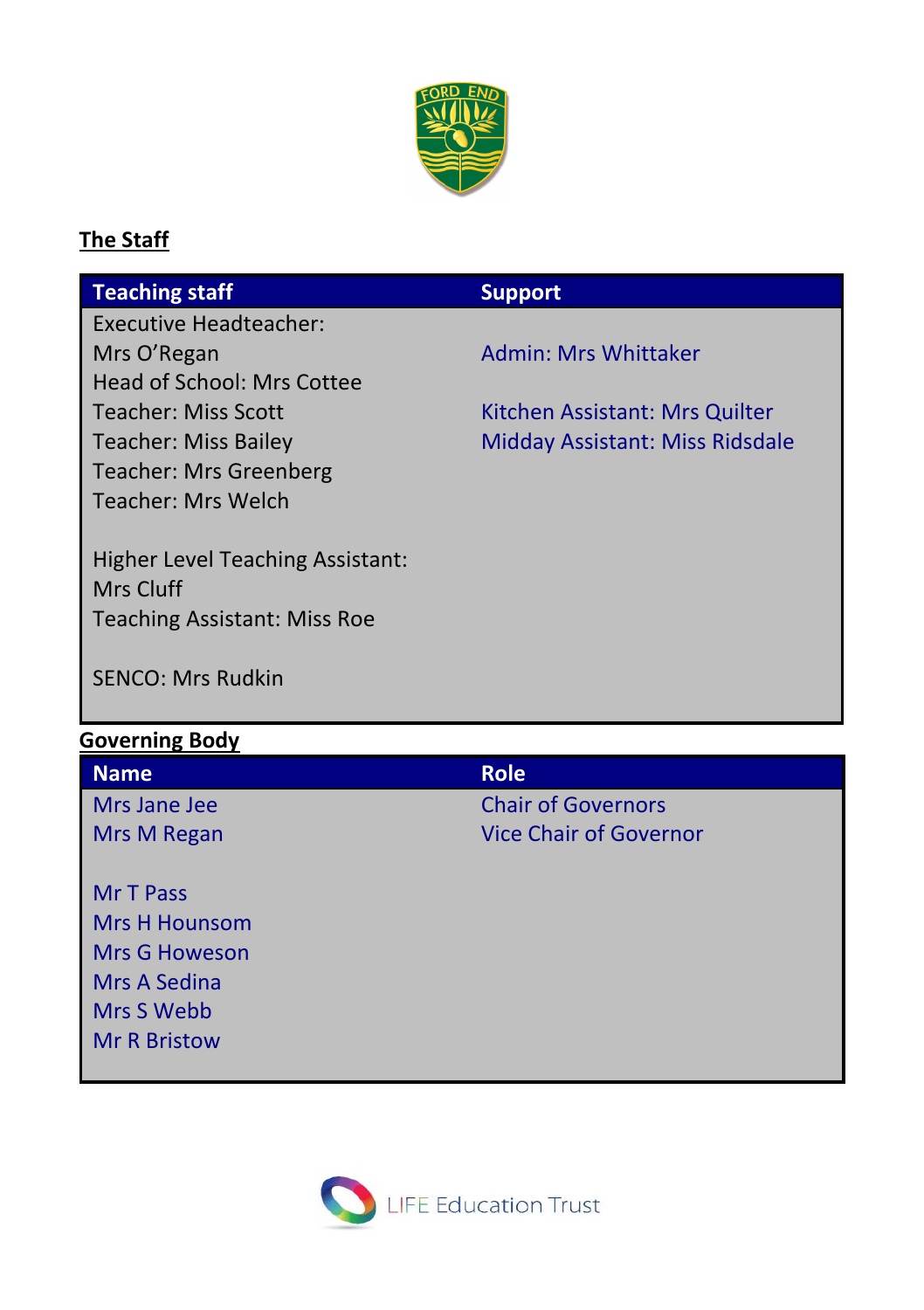

# **School Uniform**

#### **Winter uniform:**

Grey trousers/skirt/pinafore/shorts. Grey tights or socks. White shirt. School tie (Available at the uniform supplier shop.) Green V neck jumper / cardigan with school logo.

### **Summer uniform**:

Green gingham dress / grey shorts / skirt White socks. White shirt and school tie.



**Shoes**: Black shoes (not trainers or trainer type shoes or boots)

**Bookbag:** Green with school logo

**Hair**: Long hair tied back at all times

**Jewellery**: A watch and one pair of small stud earrings, the child must be able to remove these earrings independently before P.E.

### **PE Kit:**

White T Shirt Dark tracksuit bottoms and sweatshirt Green PE shorts **Trainers** 

**Logo uniform available to buy from**  <https://www.onestopschoolgear.com/find-your-school/ford-end-primary>

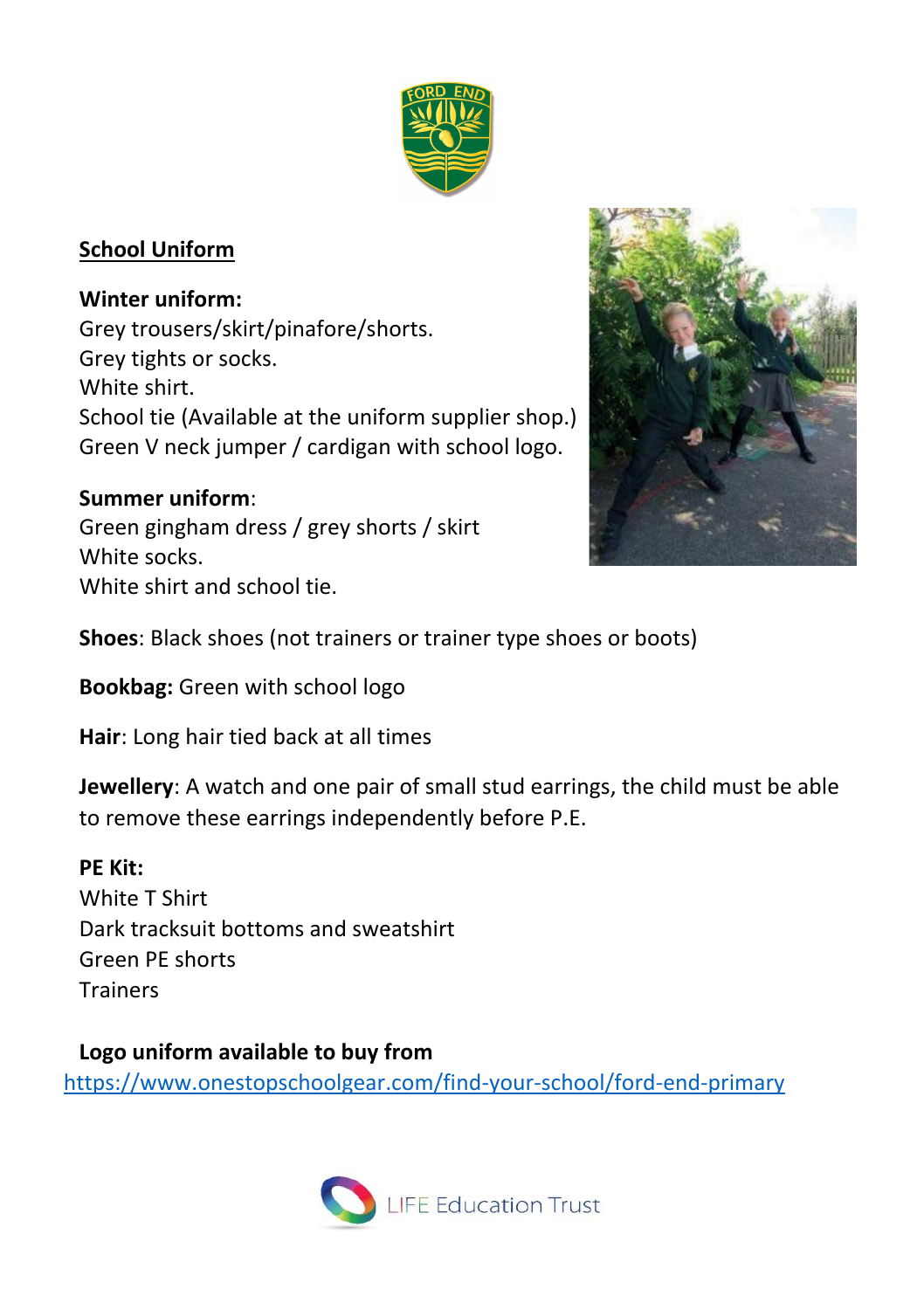

# **The School Week**

| Day             | <b>Time</b>                  |
|-----------------|------------------------------|
| <b>Monday</b>   | 08.30 to 15:00 KS1 15.05 KS2 |
| Tuesday         | 08.30 to 15:00 KS1 15.05 KS2 |
| Wednesday       | 08.30 to 15:00 KS1 15.05 KS2 |
| <b>Thursday</b> | 08.30 to 15:00 KS1 15.05 KS2 |
| Friday          | 08.30 to 14:30 Whole school  |

**The SchoolDay**

The school opens daily at 8.30-8.40am. Registers are taken at 8.45am. Your child will receive a late mark after that time. Children arriving after 8.45am are required to come in via the front of school accompanied by a parent/carer to sign them into our 'Late Book' and provide a reason for their lateness which is recorded.

**PE Days:** EYFS – Wednesday & Friday / Class 1 – Friday / Class 2 & 3 - Tuesday Children are required to wear PE kit for the whole day on their PE days.

# **Attendance information**

Government regulations require schools to keep a detailed record of pupil absence and to distinguish between authorised and unauthorised absences. For this reason, it is important that you **phone the school office by 9am** to notify the school on the first day of absence. In the case of a medical or dental appointment a written note must be given to the class teacher. If a child's absence falls below 95% you will receive a note from the Head Teacher to discuss the reason for the absences and to see if the school can help and support your child.

A leave of absence form can be requested for extenuating circumstances; however, the school are unable to authorise absence for a family holiday.

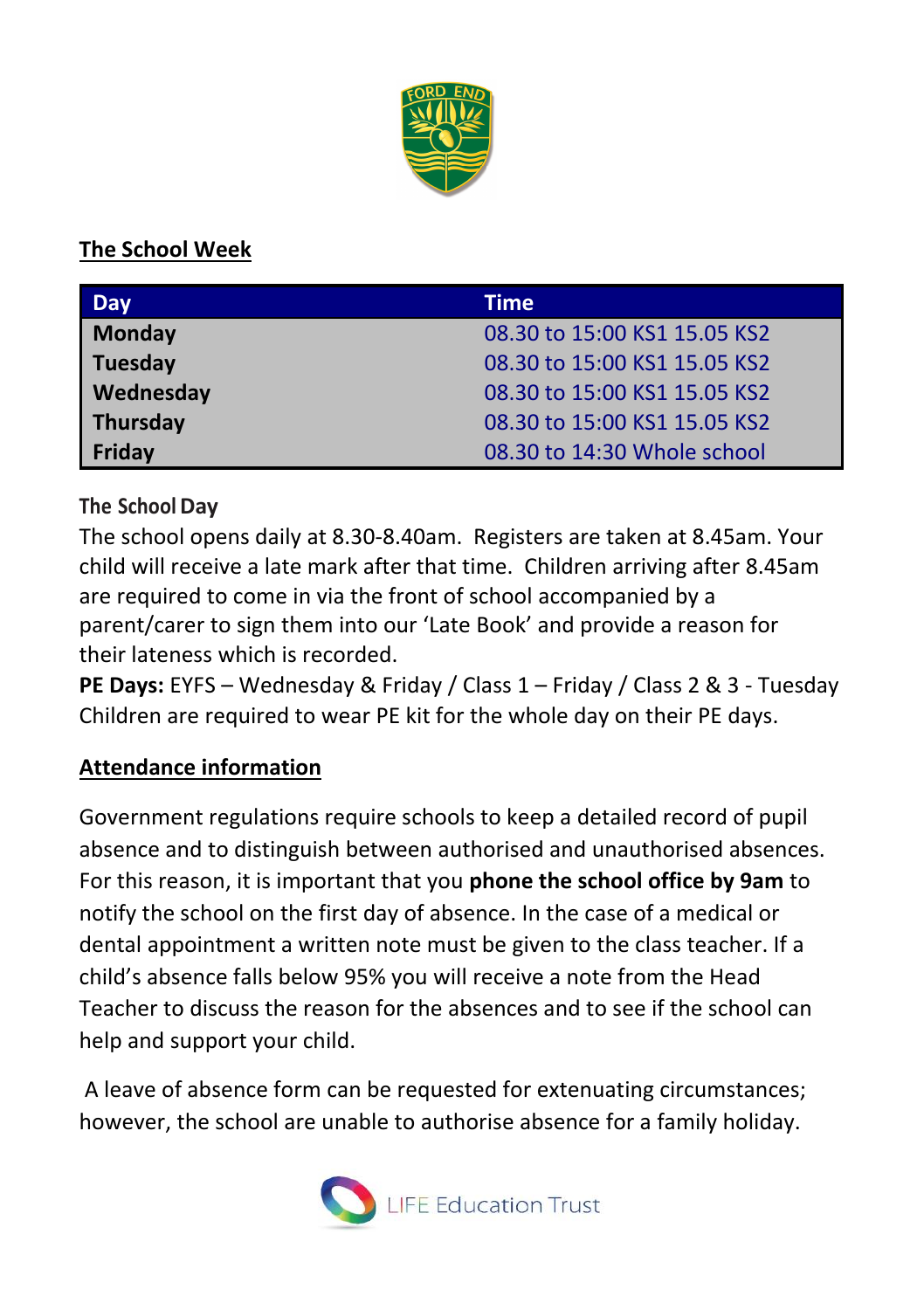

### **Admission Arrangements**

We follow the admissions policy agreed with Essex County Council which states;

Children living in the priority area at the time of application and determination will be allocated a place at the school, providing the application is received by the closing date. In the event of over subscription any remaining places will be allocated using the following criteria in the order given:

- Looked after children
- Children with a sibling attending the school
- Remaining applications
- In the event of over subscription within any of the above criteria, priority will be determined by straight line distance from home to school, those living closest being given the highest priority. Exceptional medical circumstances (supported by medical evidence) may override the above.

Girls from our school get automatic entry to our LIFE partner secondary school, Frances Bardsley Academy for Girls. Ford End School is also part of the River Chelmer School Partnership and therefore boys and girls from our school get automatic entry to Chelmer Valley High School.

Early Years Admission - Spring and Summer born children are admitted in Autumn, full time. These admissions are dealt with by Essex County Council.

Mid-year Admission – All mid-year applications are dealt with by the school. Please email admissions@lifeeducationtrust.com

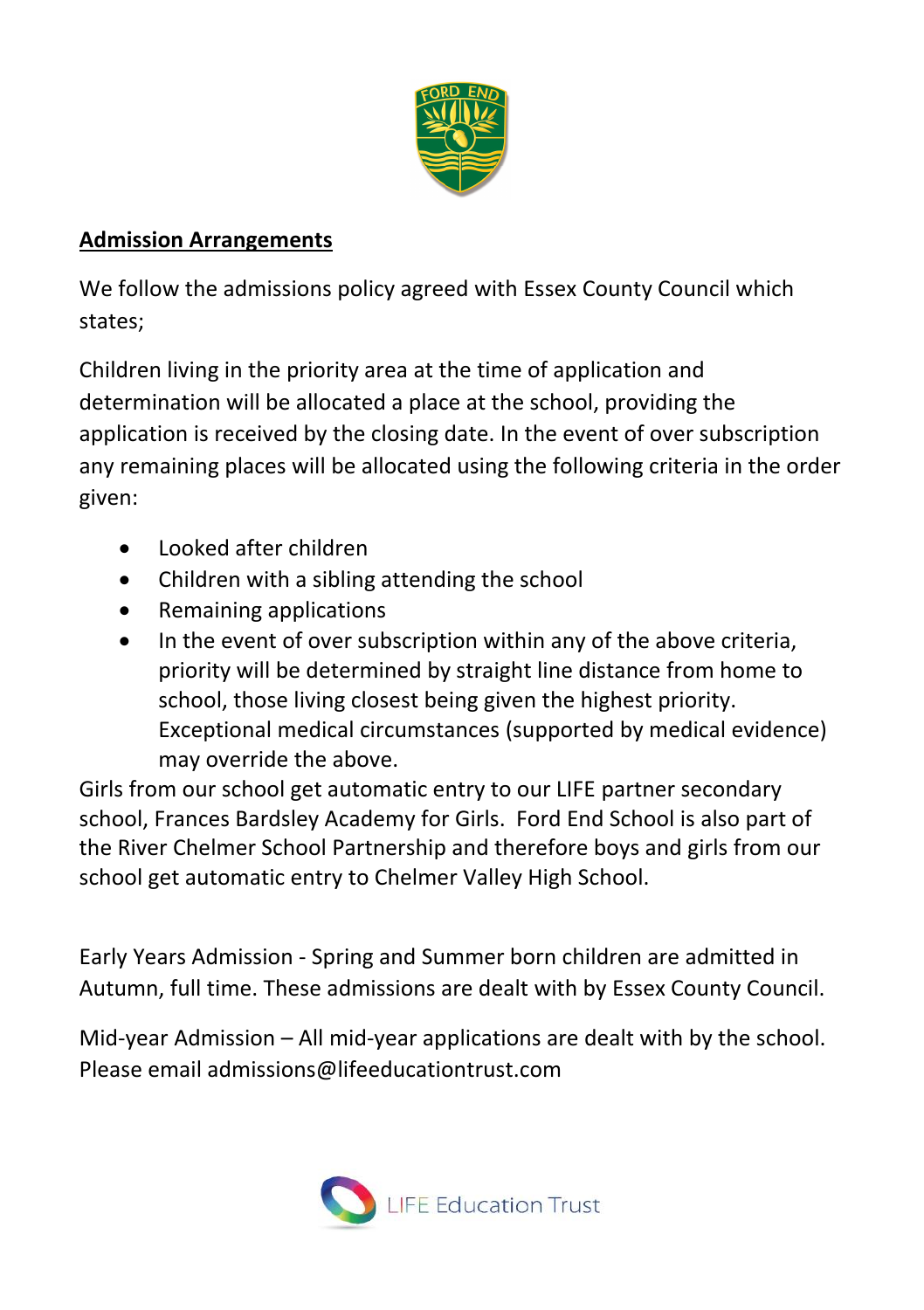## **Complaints Procedure**

The school places great emphasis on a home school partnership and hopes that all problems will be dealt with speedily by informal means. The first person to consult is the child's teacher and then the Head Teacher.



#### **The School Organisation**

Classes in our school are grouped vertically. The EYFS children are taught in a group. Year 1 and 2 are taught as a class, Year 3 and 4 are taught as a class, as are Year 5 and 6. Each child is taught at his/her own level of ability within the boundaries of the National Curriculum.

The Schools SEND Policy is based on The Special Educational Needs Code of Practice (DfEE581/2001) The SENCO, class teacher and external agencies will help identify and assess the special needs of individual children. We will use all the available resources available to the school, in order to meet the needs of every child and will attempt to make full use of external facilities where appropriate. The school's SEND policy is updated annually and has regard for the Education Act 1993 and the Code of Practice on Special Needs.

#### **School Houses**



Children are divided into four houses: Oak, Ash, Chestnut and Willow. Each house has a House Captain and a Vice House Captain. The children are awarded house points. Each week a house is awarded the house cup trophy. We also have our Sports Captains.



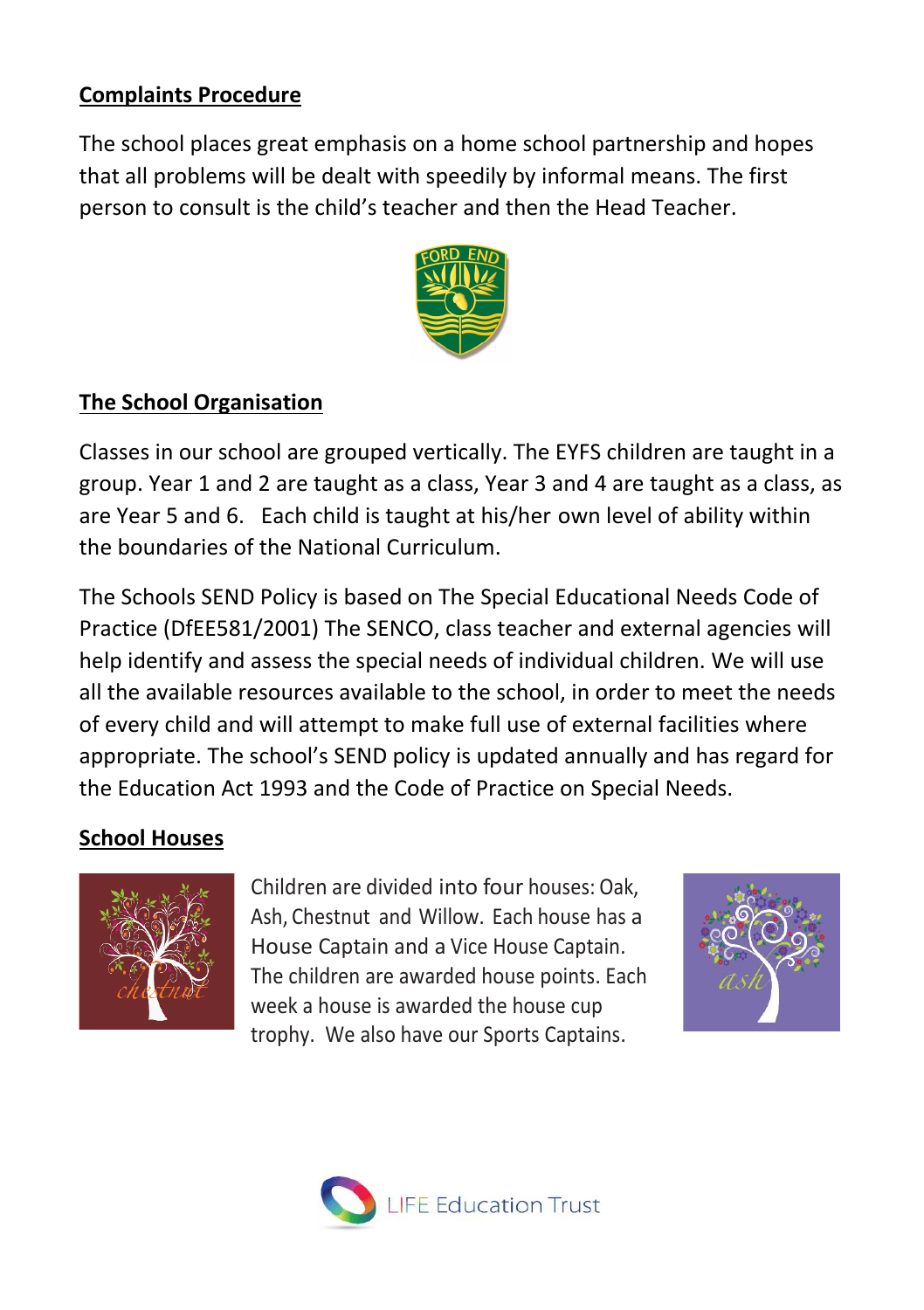At Ford End we are proud of our pupils and take their views seriously. We have an



established School Council comprising one pupilfrom each year group, our Ambassadors and Head Boy and Head Girl. The members are all voted for by their peers.





### **Lunches and Snacks**

Children may purchase school lunches or bring a packed lunch. Our school meals are cooked at Great Waltham School and transported in. They are delicious, healthy, home cooked and comply with the latest nutrition guidelines. They must be ordered in advance. EYFS and KS1 children receive Government funded Free School Meals. For KS2 children the cost is £2.20 each. A menu is sent out weekly via ParentPay and payment is made online.

If your child brings a packed lunch, please include fruit/vegetables every day in order to comply with government health standards and help us achieve our Healthy Schools accreditation. In addition, sweets are not allowed for lunches orsnacks.

Children may bring in healthy snacks to be eaten at break time. These can be fruit, vegetables or plain biscuits in a recyclable container. Crisps, sweets and chocolate biscuits are not suitable at snack-time.

We have a 'No Nuts' policy at Ford End School. Please do not allow your children to bring any foodstuffs containing any type of nut onto the site, including chocolate spread.

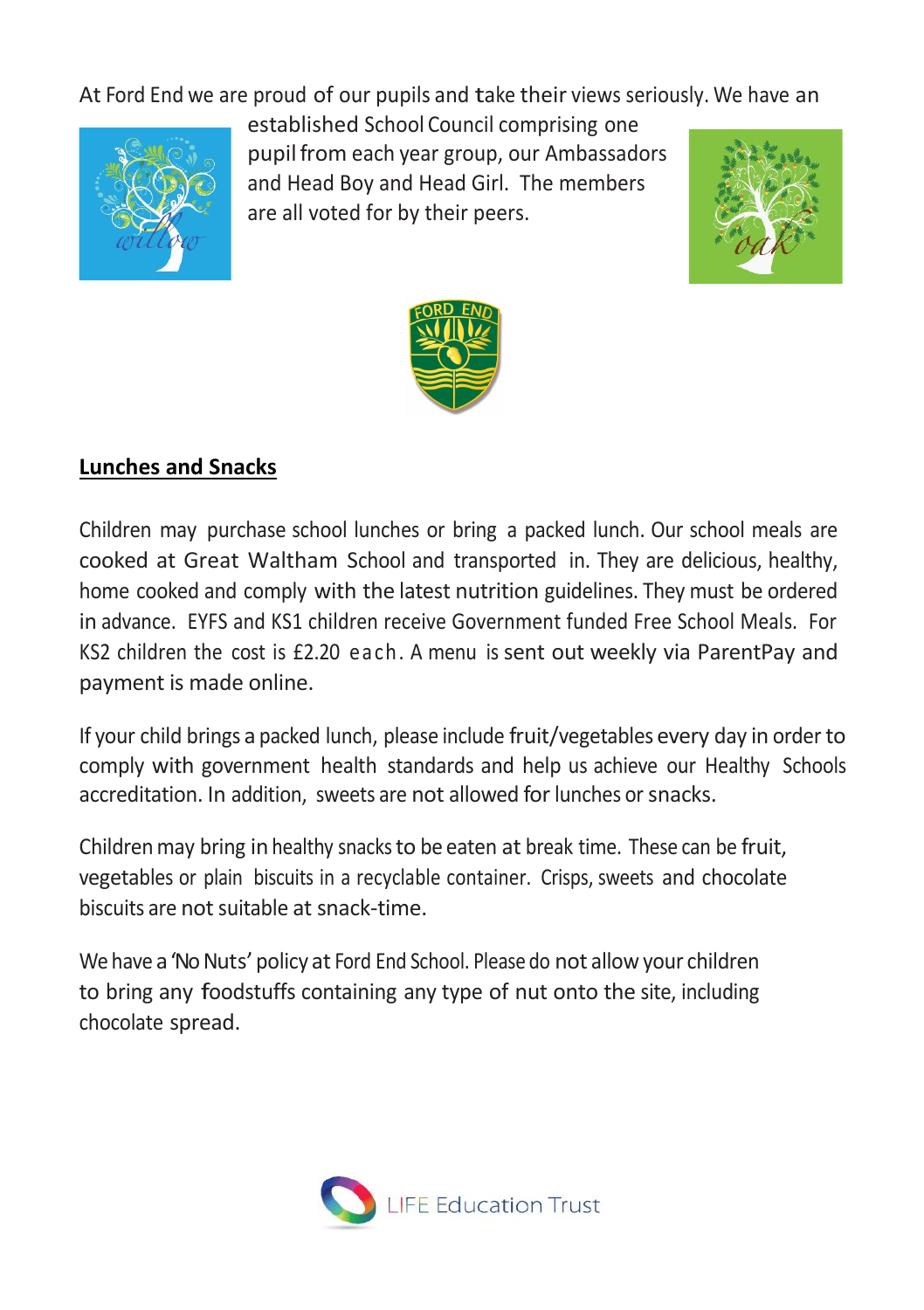#### **Homework**

Homework is provided for all children. The children are expected to read, learn spellings, learn tables and complete a maths/literacy activity per week. Children have one week to complete this homework.



# **Clubs**

A range of clubs have been made available including drama, gymnastics, football, lego and dance. See full list of clubs as they change on a termly basis. All clubs are paid for through the ParentPay or via any external organisation running them.



### **School Trips, Visits and Off-Site Activities**

We aim to provide an enriched and varied curriculum at Ford End C of E Primary School, which can involve various visits to enhance your child's learning. We endeavour to keep the cost of these trips as manageable as possible and plenty of notice is given before the educational trip takes place. Year 5 and 6 visit an activity centre on a residential trip and take part in outdoor pursuits with an overnight stay. This trip is held every 2years.

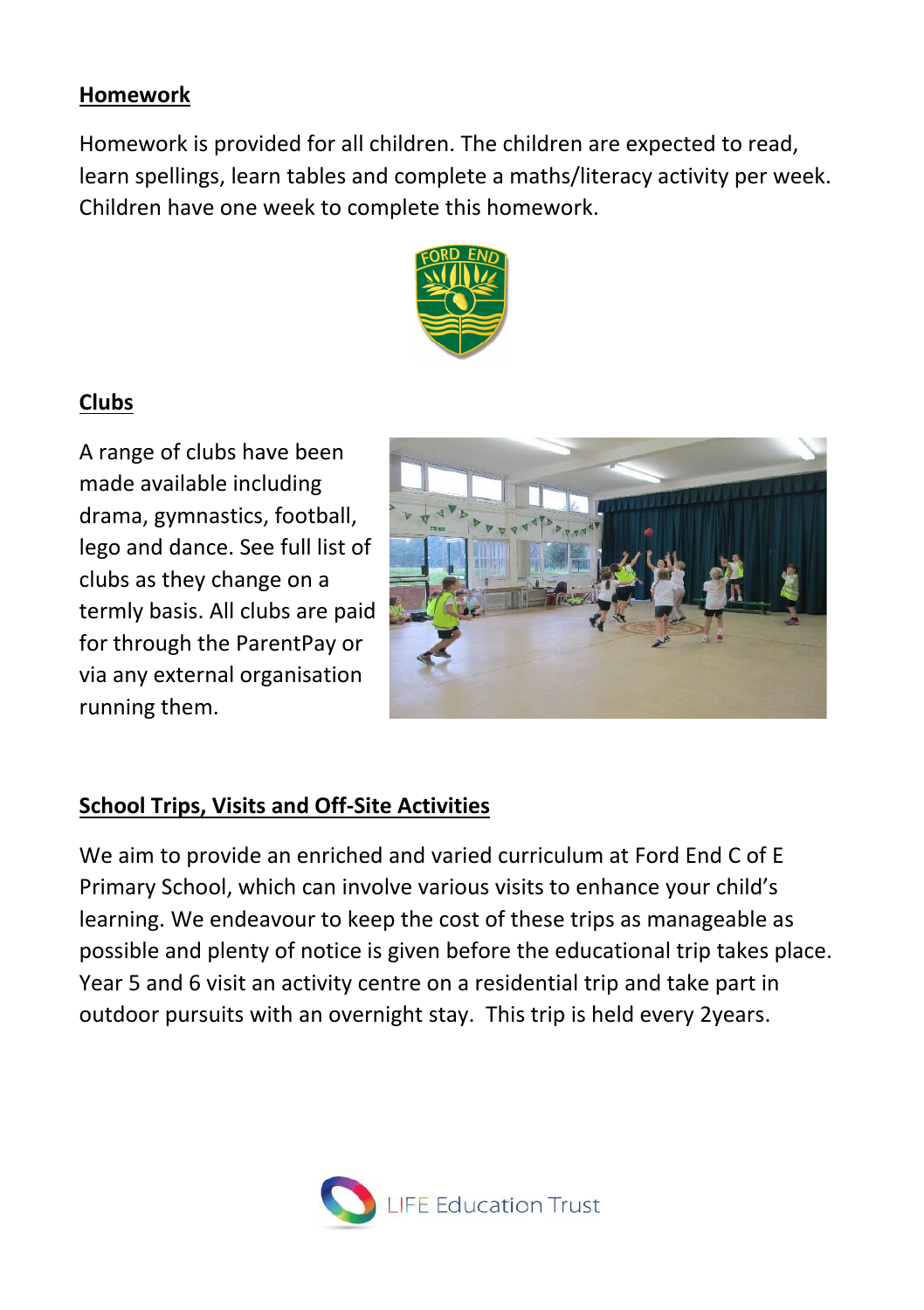### **School reports**

As well as two progress meetings, parents receive a school report in the summer term. This has a clear succinct format which clearly identifies what the children can do and the amount of effort they put into their learning and targets for the following year.



### **Communication with Parents**

We regularly communicate with parents electronically. When children join the school parents are asked to join ParentPay - This system is used to order school meals and make trip payments. Parents are encouraged to come and talk to the class teacher after school if there are any problems or concerns.

#### **Links with the community**

We have close links with the community. As a church school, we work closely with St John the Evangelist church in Ford End. We are dedicated to introducing projects that will support our local church and our local environment.

The community are invited to school events and we make all our events public through our website and weekly newsletter. Harvest, Christmas, Easter and Leavers services are held at St John the Evangelist, Ford End or the school hall and everyone is welcome to attend. We also invite parents to our Friday Celebration Assemblies each week.

At Ford End Primary School we have a very active PTA (Friends of Ford End School), which arranges social events and fund raising activities. These benefit the life of the school and the children. All parents are members of the Association and are encouraged to take part in this important part of school life.